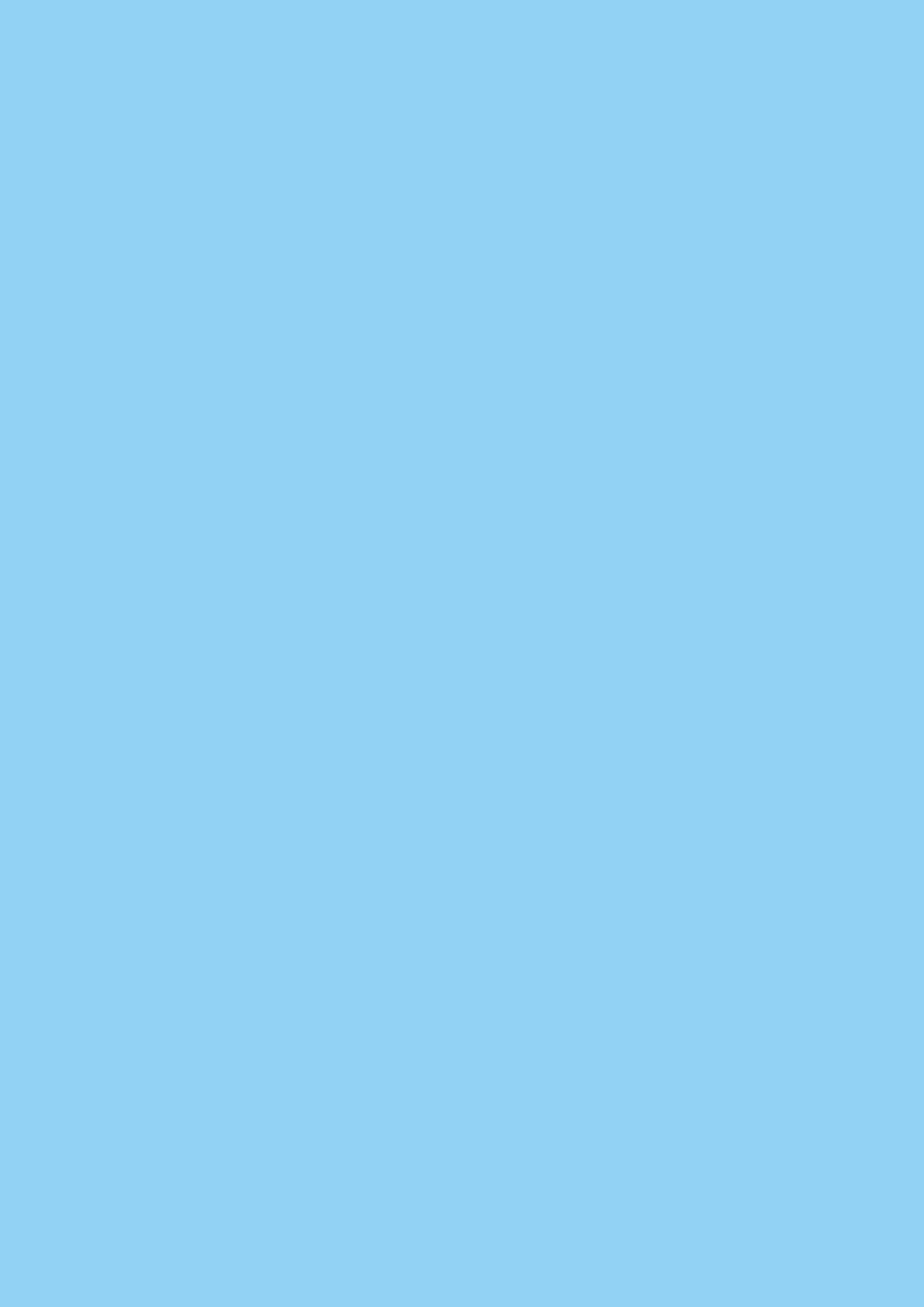# **The Coronavirus Crisis: The Furlough Scheme**

## **The Government has published its Guidance on the operation of the Furlough Scheme, entitled Claim for wage costs through the Coronavirus Job Retention Scheme.**

It appears that there will not be Regulations that will set out the entitlement and operation of the Scheme. The Guidance document is at [https://www.gov.](https://www.gov.uk/guidance/claim-for-wage-costs-through-the-coronavirus-job-retention-scheme) [uk/guidance/claim-for-wage-costs-through-the](https://www.gov.uk/guidance/claim-for-wage-costs-through-the-coronavirus-job-retention-scheme)[coronavirus-job-retention-scheme](https://www.gov.uk/guidance/claim-for-wage-costs-through-the-coronavirus-job-retention-scheme).

The Guidance sets out in broad terms the manner in which the Scheme will operate, the period for which employees must be absent before they are entitled, anti-avoidance measures and the way in which a claim is to be made.

There is much in the document that is left unsaid and which needs to be considered by employers. In

particular, the interaction with discrimination, holiday, maternity, part time work and the selection process for the Scheme (which will involve consideration of these factors) will need to be addressed.

This Bulletin sets out the Guidance and then contains a worked example, which identifies some of the considerations and pitfalls that may need to be taken into account. Reference should also be made to the first bulletin that dealt with SSP, frustration, collective consultation and special circumstances.

**Advice should be taken on the practical application of the scheme as there are a number of employment pitfalls, especially in relation to selection and consultation for furlough or redundancy.**

## **This bulletin will consider the following**

| <b>The Furlough Guidance</b>             | 2  |
|------------------------------------------|----|
| 1. Who can claim                         | 2  |
| 2. Employees you can claim for           | 3  |
| 3. Work out what you can claim           | 5  |
| 4. What you'll need to make a claim      | 6  |
| 5. Claim                                 | 6  |
| The Furlough Scheme: A Practical Example | 7  |
| <b>The Self Employed</b>                 | 11 |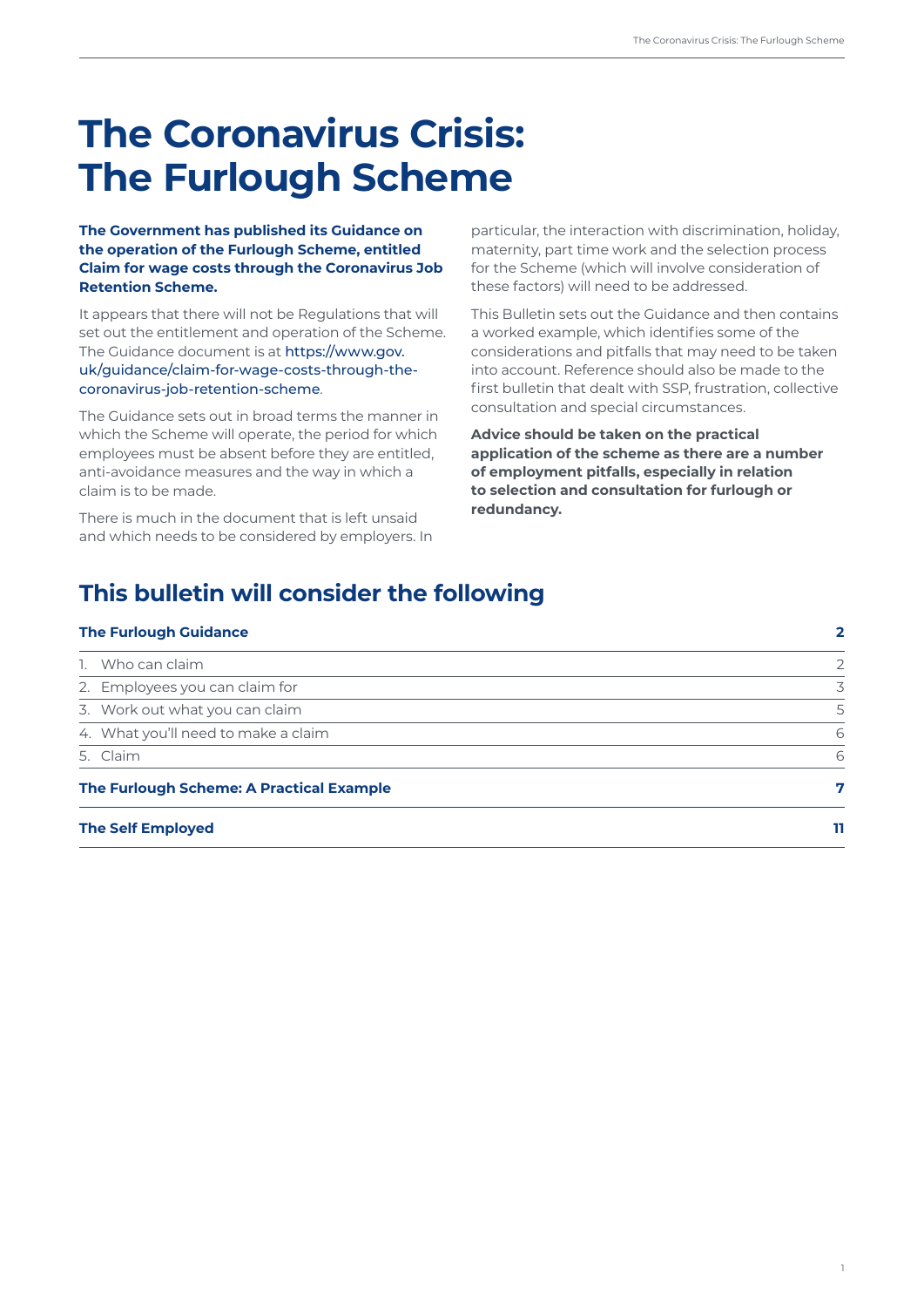## <span id="page-3-0"></span>**The Furlough Guidance**

In this section we have set out the content of the Guidance in full (in blue so that it is clear) and commented on some of the issues that we see as likely to arise. These issues are further illustrated by the worked example in the next section.

Guidance for employers on the coronavirus (COVID-19) Job Retention Scheme.

Published 26 March 2020

From:

## **[HM Revenue & Customs](https://www.gov.uk/government/organisations/hm-revenue-customs)**

#### **Contents**

- 6. [Who can claim](https://www.gov.uk/guidance/claim-for-wage-costs-through-the-coronavirus-job-retention-scheme#who-can-claim)
- 7. [Employees you can claim for](https://www.gov.uk/guidance/claim-for-wage-costs-through-the-coronavirus-job-retention-scheme#employees-you-can-claim-for)
- 8. [Work out what you can claim](https://www.gov.uk/guidance/claim-for-wage-costs-through-the-coronavirus-job-retention-scheme#work-out-what-you-can-claim)
- 9. [What you'll need to make a claim](https://www.gov.uk/guidance/claim-for-wage-costs-through-the-coronavirus-job-retention-scheme#what-youll-need-to-make-a-claim)

## 10. [Claim](https://www.gov.uk/guidance/claim-for-wage-costs-through-the-coronavirus-job-retention-scheme#claim)

The Coronavirus Job Retention Scheme is a temporary scheme open to all UK employers for at least three months starting from 1 March 2020. We expect the scheme to be up and running by the end of April. It is designed to support employers whose operations have been severely affected by coronavirus (COVID-19).

Clearly, the Government is hoping that the Scheme will be temporary and will cover a 12-week period from 1st March 2020 to the end of May 2020. Bear in mind that the Government has opted for furlough to be implemented in at least three-week tranches. As will be set out below, unless there is some provision in the contract of employment, **consent** will be required. Employees may be happy to consent to being paid 80% of their salary, rather than redundancy, but the process becomes more difficult when some employees are to be furloughed and some to be made redundant.

Employers can use a portal to claim for 80% of furloughed employees' (employees on a leave of absence) usual monthly wage costs, up to £2,500 a month, plus the associated Employer National Insurance contributions and minimum automatic enrolment employer pension contributions on that wage. Employers can use this scheme anytime during this period.

## The scheme is open to all UK employers that had created and started a PAYE payroll scheme on 28 February 2020.

It appears that the £2500 per month is to be calculated gross and then you add on NI and the pension contributions. The limits on the Scheme will

mean that a higher earner will not be receiving 80% of their wages.

Given that the ceiling for 80% is £2,500 per month, this is £30,000 on an annualised basis. This means that someone on £36,000 will get £30,000 (on an annualised basis) or £2500 a month, which will be 80% of £36,000.

Someone on £50,000 will get £30,000 on an annualised basis which will be 60% of the actual wage. Thus the higher earning employee will not in fact receive 80% of their wages. Nevertheless, this appears to be in contrast with self-employment where the proposal is that anyone who earned over £50,000 will be **disqualified** from receiving anything.

There is nothing to stop employers from topping up the 80%. From a costs point of view it may be that employers can manage their cash flow to some degree, going forward. For example, an employer who has ten employees that earn £3000 a month would be able to claim 80% or £2500 a month leaving £500 to be topped up. This means that the employer with the 10 employees on £300 a month can claim £25,000 a month furlough and pay £5000 top up. Given that the employer is topping up to the full salary there are unlikely to be any arguments about breach of contract. The guidance also states that the 80% "plus the associated Employer National Insurance contributions and minimum automatic enrolment employer pension contributions on that wage" can be claimed.

#### **Who can claim**

Any UK organisation with employees can apply, including:

- **•** businesses
- **•** charities
- **•** recruitment agencies (agency workers paid through PAYE)
- **•** public authorities

You must have created and started a PAYE payroll scheme on or before 28 February 2020 and have a UK bank account.

Where a company is being taken under the management of an administrator, the administrator will be able to access the Job Retention Scheme.

#### **Public sector organisations**

The government expects that the scheme will not be used by many public sector organisations, as the majority of public sector employees are continuing to provide essential public services or contribute to the response to the coronavirus outbreak.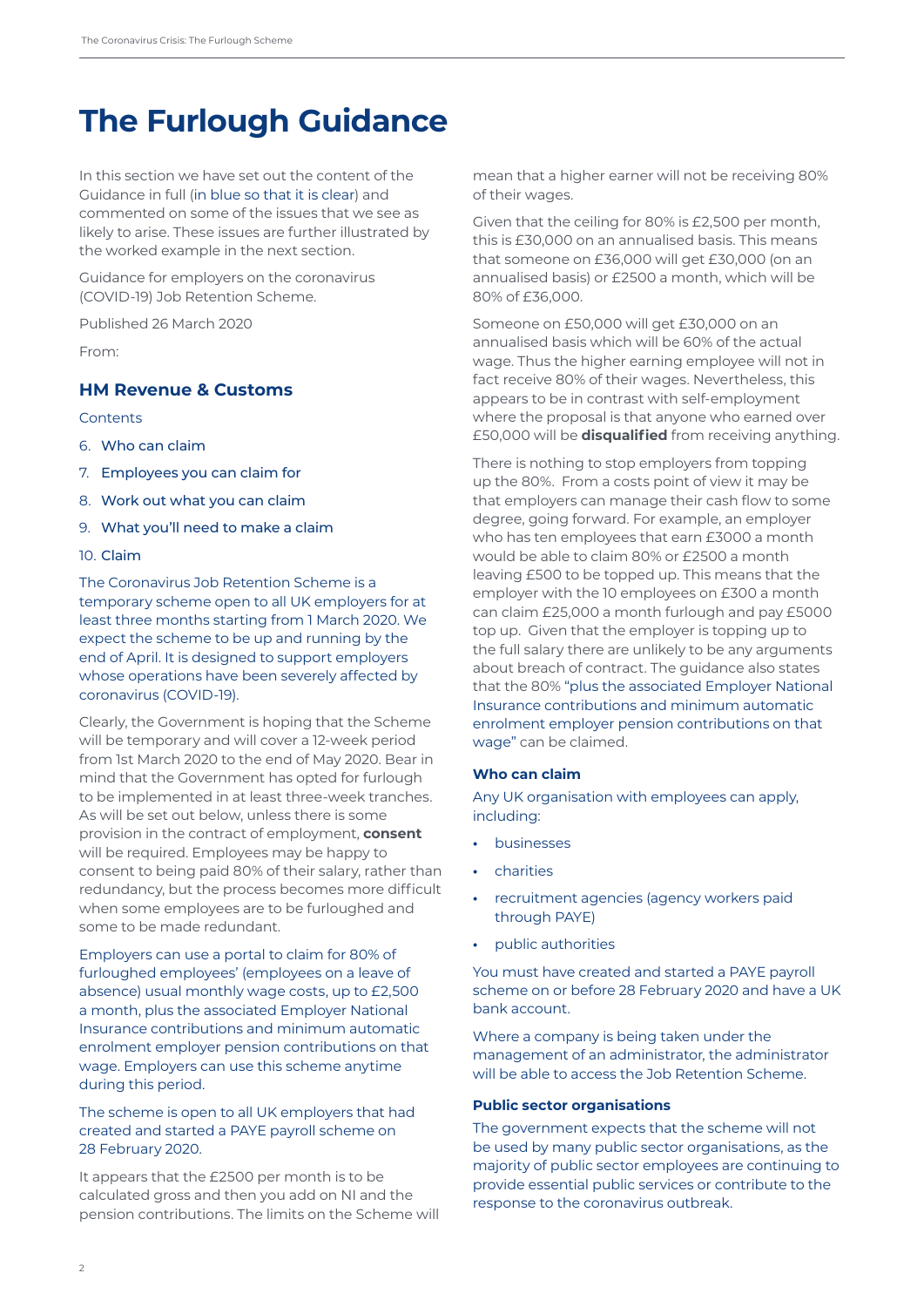Where employers receive public funding for staff costs, and that funding is continuing, we expect employers to use that money to continue to pay staff in the usual fashion – and correspondingly not furlough them. This also applies to non-public sector employers who receive public funding for staff costs.

It is to be noted that the Guidance says **we expect** employers not to furlough their employees where they receive Government funding. There is not an express disqualification.

Organisations who are receiving public funding specifically to provide services necessary to respond to COVID-19 are not expected to furlough staff.

In a small number of cases, for example where organisations are not primarily funded by the government and whose staff cannot be redeployed to assist with the coronavirus response, the scheme may be appropriate for some staff.

#### **Employees you can claim for**

Furloughed employees must have been on your PAYE payroll on 28 February 2020, and can be on any type of contract, including:

- **•** full-time employees
- **•** part-time employees
- **•** employees on agency contracts
- **•** employees on flexible or zero-hour contracts

The Scheme has been drawn as widely as possible to cover all types of employee.

The fact that it will cover those on flexible or zero hour contracts is particularly welcome. However, it is not clear how this will work. It is for the employer to decide to furlough a person and to make a claim. Where someone is on zero hours contract the whole point is that if there is no work then the employee is not paid. The Scheme does not give employees a right to bring a claim. On the face of it the employer may decide not to furlough someone on zero hours even through there is nothing for that person to do and there appears to be no recourse for the employee.

## The scheme also covers employees who were made redundant since 28 February 2020, if they are rehired by their employer.

To be eligible for the subsidy, when on furlough, an employee can not undertake work for or on behalf of the organisation. This includes providing services or generating revenue. While on furlough, the employee's wage will be subject to usual income tax and other deductions.

The Guidance does not explain what is to happen where employees have been made redundant and already paid a redundancy payment. Nor is it clear what is to happen about redundancy payments where the employee's contract has already been

terminated, they are entitled to a redundancy payment, but it has not yet been paid. Strictly speaking, the employee was entitled to a redundancy payment on termination (provided they have the qualifying service). Since the entitlement is a matter of law under the Employment Rights Act 1996 we cannot see how it can, as a matter of strict law, be made a condition that the payment is waived if the employee is to be furloughed.

The Guidance also states that "To be eligible for the subsidy, when on furlough, an employee can not undertake work for or on behalf of the organisation". What is the position if the employee does some work for another organisation? For example, the employee may decide to carry out some shelf stacking at Tesco to supplement income. It appears, from the answer to the question of what happens if the employee has more than one job, that this is permitted, as the response states "If your employee has more than one employer they can be furloughed for each job. Each job is separate, and the cap applies to each employer individually."

There may also be problems of scrutiny where the employee does some work from home as it is difficult to see how this can be policed by HMRC, especially where the employee's salary is being topped up to a full salary.

## This scheme is only for employees on agency contracts who are not working.

Does this mean not working for that organisation or does the fact that the agency worker does some work for organisation B rule out payment under furlough by organisation A? It appears from the answer dealt with in the last section that agency workers may do some work for one employer whilst getting the furlough pay in relation to another organisation.

If an employee is working, but on reduced hours, or for reduced pay, they will not be eligible for this scheme and you will have to continue paying the employee through your payroll and pay their salary subject to the terms of the employment contract you agreed.

We see this as one of the most difficult issues, as set out in our worked example. Where an employee is placed on reduced hours and paid as such, he or she may be worse off than employees who have been furloughed which may act as a disincentive. Given that changes may be a matter of **consent** we can see various contractual issues as set out below. There may also be serious issues about selection.

Employers should discuss with their staff and make any changes to the employment contract by agreement. When employers are making decisions in relation to the process, including deciding who to offer furlough to, equality and discrimination laws will apply in the usual way.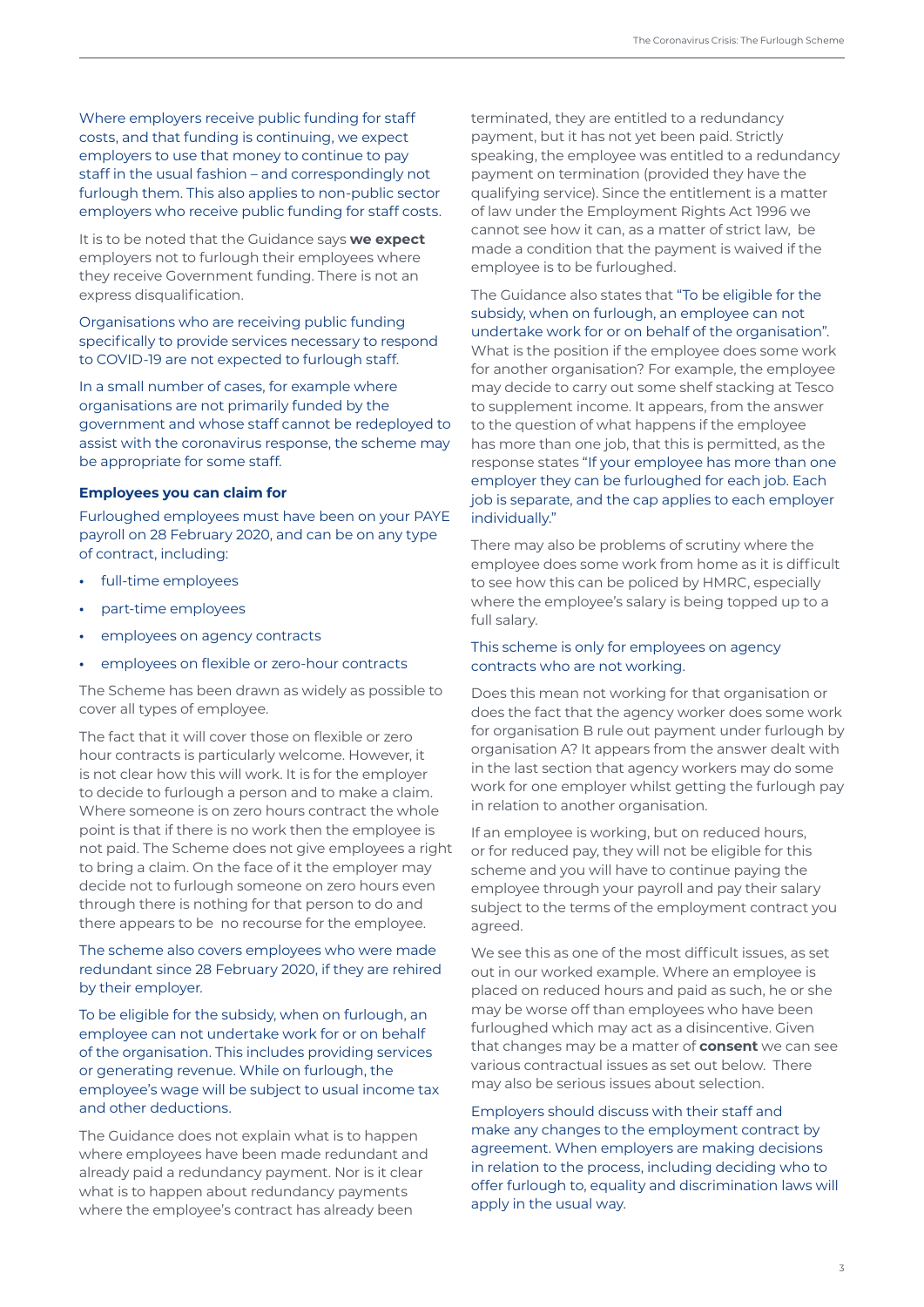The Guidance refers to changes by agreement so that consultation is clearly envisaged, and the situation will be more acute where employees are treated differently.

The Guidance confirms that equality and discrimination laws will apply as normal. We have already come across one case where the employer wished to furlough a female employee because of child care difficulties and the capacity to work at home with young children and a baby, whilst continuing to employ a male employee on full pay; both were on large salaries which meant that the £2500 a month was just over 25% of their salary. Clearly, this raises issues about fairness of selection and discrimination. We will discuss the issues in the worked example.

To be eligible for the subsidy employers should write to their employee confirming that they have been furloughed and keep a record of this communication.

Employees hired after 28 February 2020 cannot be furloughed or claimed for in accordance with this scheme.

You do not need to place all your employees on furlough.

However, those employees who you do place on furlough cannot undertake work for you.

#### **If your employee is on unpaid leave**

Employees on unpaid leave cannot be furloughed, unless they were placed on unpaid leave after 28 February.

There does not seem any reason why employees cannot return to work then be put on furlough.

#### **If your employee is on Statutory Sick Pay**

Employees on sick leave or self-isolating should get Statutory Sick Pay, but can be furloughed after this.

Employees who are shielding in line with public health guidance can be placed on furlough.

It is important to note that the above comment implied that employees who are self-isolating (See our first Bulletin) and are deemed to be incapacitated **cannot** be furloughed until after they are out of self isolation. However, given that many people may be self-isolated because they have mild symptoms and could be regarded as fit to work it is not clear what the position would be if the employee presents him or herself as fit to work at home so that the employer then wishes to furlough. It would appear that, as long as there is deemed incapacity, furlough cannot take place.

## **If your employee has more than one job**

If your employee has more than one employer they can be furloughed for each job. Each job is separate, and the cap applies to each employer individually.

On the basis of the above, there does not appear to be anything to prevent an employee from working elsewhere whilst on furlough?

#### **If your employee does volunteer work or training**

A furloughed employee can take part in volunteer work or training, as long as it does not provide services to or generate revenue for, or on behalf of your organisation.

However, if workers are required to for example, complete online training courses whilst they are furloughed, then they must be paid at least the NLW/ NMW for the time spent training, even if this is more than the 80% of their wage that will be subsidised.

Presumably if you are being paid for an online training course you do not meet the requirements that would enable an employer to furlough since you are being paid for work.

If your employee is on Maternity Leave, contractual adoption pay, paternity pay or shared parental pay

Individuals who are on or plan to take Maternity Leave must take at least 2 weeks off work (4 weeks if they work in a factory or workshop) immediately following the birth of their baby. This is a health and safety requirement. In practice, most women start their Maternity Leave before they give birth.

If your employee is eligible for Statutory Maternity Pay (SMP) or Maternity Allowance, the normal rules apply, and they are entitled to claim up to 39 weeks of statutory pay or allowance.

Employees who qualify for SMP, will still be eligible for 90% of their average weekly earnings in the first 6 weeks, followed by 33 weeks of pay paid at 90% of their average weekly earnings or the statutory flat rate (whichever is lower). The statutory flat rate is currently £148.68 a week, rising to £151.20 a week from April 2020.

If you offer enhanced (earnings related) contractual pay to women on Maternity Leave, this is included as wage costs that you can claim through the scheme.

The same principles apply where your employee qualifies for contractual adoption, paternity or shared parental pay.

The above deals with the general principles of leave and pay for maternity etc. However, it does not deal with the question whether an employee who has exhausted the 90% of average earnings for the first six weeks would wish to come back to work and then be furloughed. If the employee was to be paid the statutory flat rate for the balance of the 33 weeks that would amount to £4,989.60. Given that the cap on the 80% for furlough is £2500, if an employee was furloughed for 2 months that would exceed the 33 weeks SMP, as it would be £5000. Of course, if the Furlough scheme is extended beyond May an employee would be even better off (since the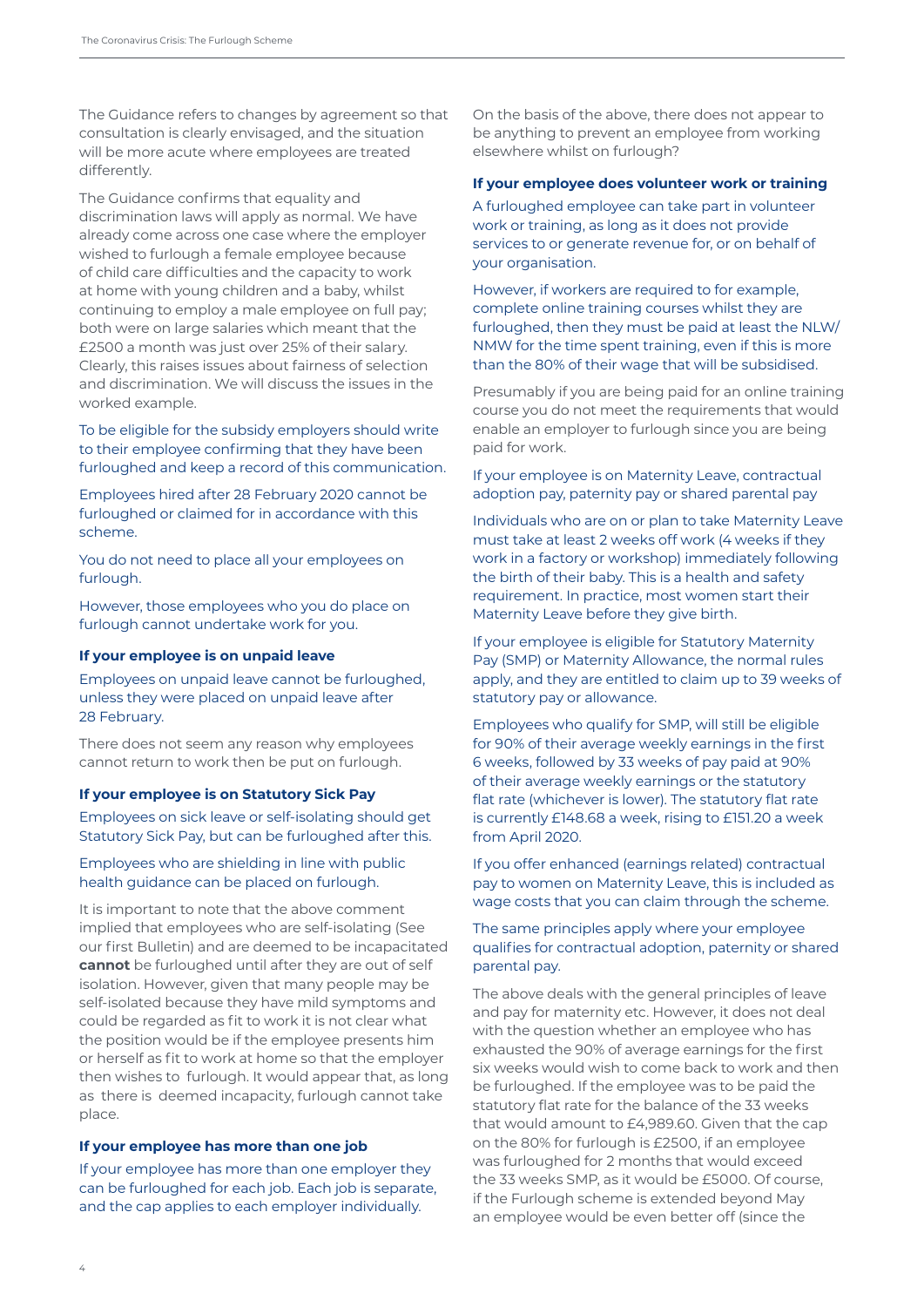employee would receive £2500 a month if the 80% cap is reached as opposed to £604.80 a month SMP).

It also has to be born in mind that employees have to agree to be furloughed. An employee on enhanced maternity pay may not wish to be furloughed if the enhanced pay is more than the £2500 cap. If an employee is made redundant the Statutory Maternity Pay would still be payable and the employee would be likely to have a claim for discrimination under section 18 of the Equality Act 2010 as the real reason for the termination was to avoid the contractual enhanced pay.

#### **Work out what you can claim**

Employers need to make a claim for wage costs through this scheme.

You will receive a grant from HMRC to cover the lower of 80% of an employee's regular wage or £2,500 per month, plus the associated Employer National Insurance contributions and minimum automatic enrolment employer pension contributions on that subsidised wage. Fees, commission and bonuses should not be included.

At a minimum, employers must pay their employee the lower of 80% of their regular wage or £2,500 per month. An employer can also choose to top up an employee's salary beyond this but is not obliged to under this scheme.

We will issue more guidance on how employers should calculate their claims for Employer National Insurance Contributions and minimum automatic enrolment employer pension contributions, before the scheme becomes live.

#### **Full time and part time employees**

For full time and part time salaried employees, the employee's actual salary before tax, as of 28 February should be used to calculate the 80%. Fees, commission and bonuses should not be included.

This is likely to hugely disadvantage some employees, who receive a very small salary and whose earnings are primarily based on commission.

#### **Employees whose pay varies**

If the employee has been employed (or engaged by an employment business) for a full twelve months prior to the claim, you can claim for the higher of either:

- **•** the same month's earning from the previous year
- **•** average monthly earnings from the 2019-20 tax year

If the employee has been employed for less than a year, you can claim for an average of their monthly earnings since they started work.

If the employee only started in February 2020, use a pro-rata for their earnings so far to claim.

Once you've worked out how much of an employee's salary you can claim for, you must then work out the amount of Employer National Insurance Contributions and minimum automatic enrolment employer pension contributions you are entitled to claim.

It is likely that many employees will be able to argue that their pay varies, taking into account such matters as contractual overtime, shift allowances and other allowances of a similar nature to those we have seen in the holiday case litigation. Once an employee gets to the £36,000 a year or £3000 figure, the £2500 cap will apply (80% of  $£3,000 = £2500$  a month) so that we can see arguments as to why various elements should be included to bring the annual figure up to the cap.

## **Employer National Insurance and Pension Contributions**

All employers remain liable for associated Employer National Insurance contributions and minimum automatic enrolment employer pension contributions on behalf of their furloughed employees.

You can claim a grant from HMRC to cover wages for a furloughed employee, equal to the lower of 80% of an employee's regular salary or £2,500 per month, plus the associated Employer National Insurance contributions and minimum automatic enrolment employer pension contributions on paying those wages.

You can choose to provide top-up salary in addition to the grant. Employer National Insurance Contributions and automatic enrolment contribution on any additional top-up salary will not be funded through this scheme. Nor will any voluntary automatic enrolment contributions above the minimum mandatory employer contribution of 3% of income above the lower limit of qualifying earnings (which is £512 per month until 5th April and will be £520 per month from 6th April 2020 onwards).

The Government has left it to the discretion of the employer to provide 'top up salary' if it wishes. It is to be noted that the Guidance does not say that a further 20% can be paid but that it can be **top up salary**. We query, in our example given earlier whether an employer may simply pay the balance to get the employee to their normal salary; ie, if it was £60,000 or £5000 a month – the employee would get the £2500 cap a month furlough which would be 50% of the salary; can the employer simply pay the balance?. There does not seem to be any reason why not. This may be relevant when one comes to arguments about breach of contract and the ability to reduce salary as set out in the worked example.

## **National Living Wage/National Minimum Wage**

Individuals are only entitled to the National Living Wage (NLW)/National Minimum Wage (NMW) for the hours they are working.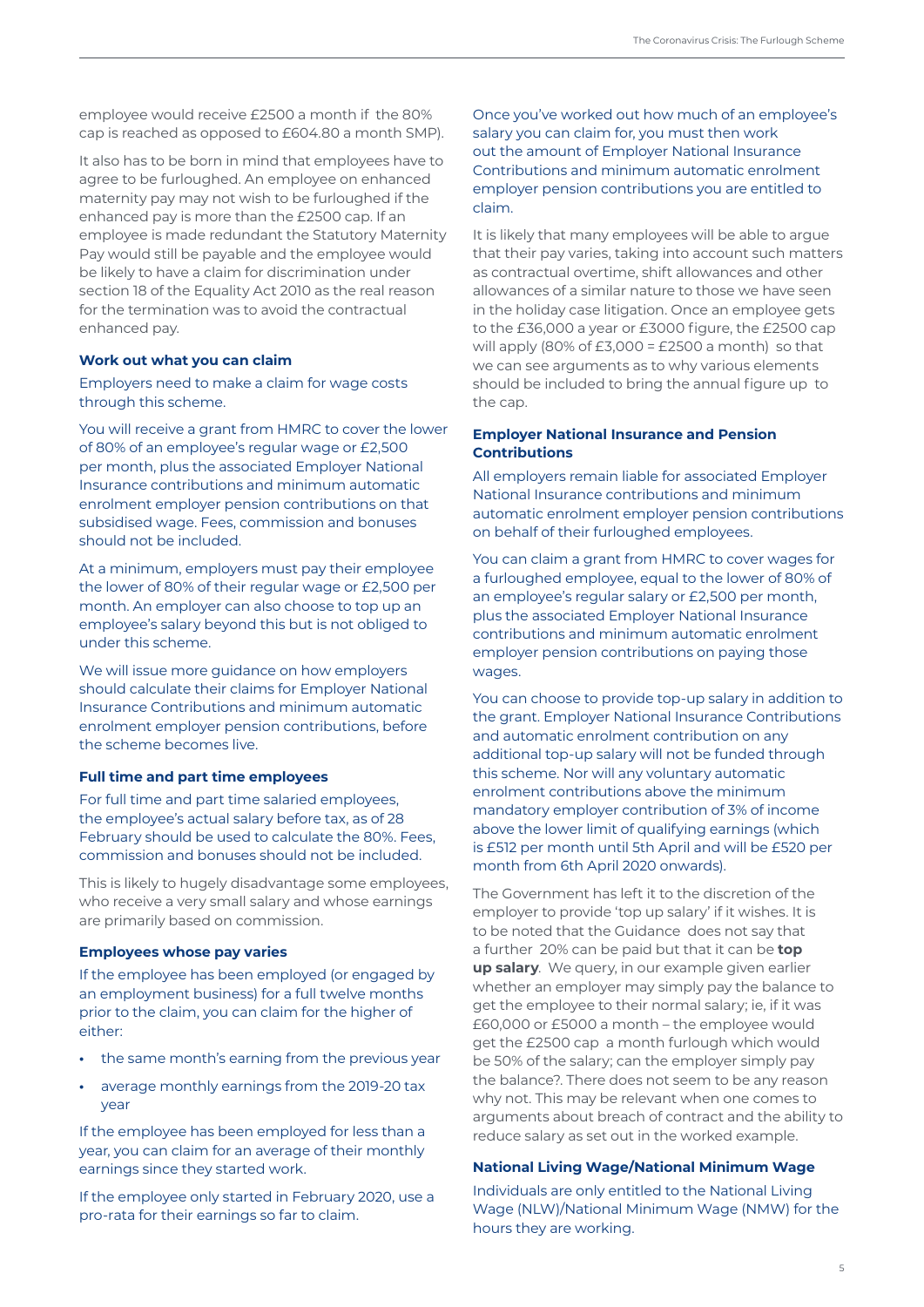Therefore, furloughed workers, who are not working, must be paid the lower of 80% of their salary, or £2,500 even if, based on their usual working hours, this would be below NLW/NMW.

However, if workers are required to for example, complete online training courses whilst they are furloughed, then they must be paid at least the NLW/ NMW for the time spent training, even if this is more than the 80% of their wage that will be subsidised.

The example above would appear to indicate that employees can carry out training courses without being treated as being in breach of the conditions for the furlough retention.

#### **What you'll need to make a claim**

Employers should discuss with their staff and make any changes to the employment contract by agreement. Employers may need to seek legal advice on the process. If sufficient numbers of staff are involved, it may be necessary to engage collective consultation processes to procure agreement to changes to terms of employment.

To claim, you will need:

- **•** your ePAYE reference number
- **•** the number of employees being furloughed
- **•** the claim period (start and end date)
- **•** amount claimed (per the minimum length of furloughing of 3 weeks)
- **•** your bank account number and sort code
- **•** your contact name
- **•** your phone number

You will need to calculate the amount you are claiming. HMRC will retain the right to retrospectively audit all aspects of your claim.

#### **Claim**

You can only submit one claim at least every 3 weeks, which is the minimum length an employee can be furloughed for. Claims can be backdated until the 1 March if applicable.

This is an important addition to the requirements for furlough. It means that employers cannot alternate employees on a weekly basis (though they could on a three-weekly basis).

It is to be noted that employees have no right to bring a claim under the Scheme

## **What to do after you've claimed**

Once HMRC have received your claim and you are eligible for the grant, they will pay it via BACS payment to a UK bank account.

You should make your claim in accordance with actual payroll amounts at the point at which you run your payroll or in advance of an imminent payroll.

You must pay the employee all the grant you receive for their gross pay, no fees can be charged from the money that is granted. You can choose to top up the employee's salary, but you do not have to.

#### **When the government ends the scheme**

When the government ends the scheme, you must make a decision, depending on your circumstances, as to whether employees can return to their duties. If not, it may be necessary to consider termination of employment (redundancy).

If the Government terminates the Scheme at the end of May then many employers and employees may find at that point that the redundancy situation has simply been deferred for 12 weeks. We deal with this issue in the worked example.

#### **Employees that have been furloughed**

Employees that have been furloughed have the same rights as they did previously. That includes Statutory Sick Pay entitlement, maternity rights, other parental rights, rights against unfair dismissal and to redundancy payments.

Once the scheme has been closed by the government, HMRC will continue to process remaining claims before terminating the scheme.

#### **Income tax and Employee National Insurance**

Wages of furloughed employees will be subject to Income Tax and National Insurance as usual. Employees will also pay automatic enrolment contributions on qualifying earnings, unless they have chosen to opt-out or to cease saving into a workplace pension scheme.

Employers will be liable to pay Employer National Insurance contributions on wages paid, as well as automatic enrolment contributions on qualifying earnings unless an employee has opted out or has ceased saving into a workplace pension scheme.

## **Tax Treatment of the Coronavirus Job Retention Grant**

Payments received by a business under the scheme are made to offset these deductible revenue costs. They must therefore be included as income in the business's calculation of its taxable profits for Income Tax and Corporation Tax purposes, in accordance with normal principles.

Businesses can deduct employment costs as normal when calculating taxable profits for Income Tax and Corporation Tax purposes.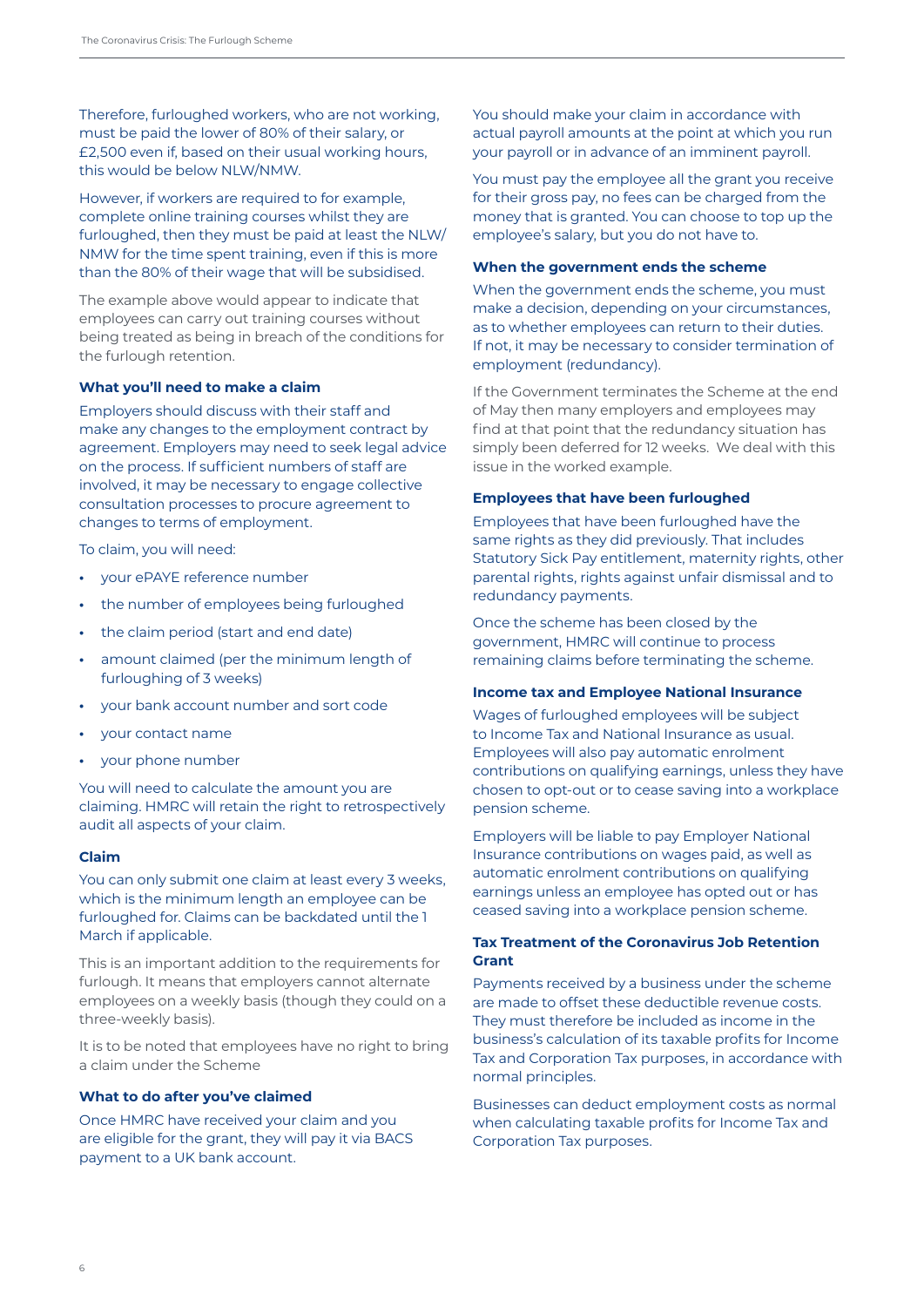## <span id="page-8-0"></span>**The Furlough Scheme: A Practical Example**

The Guidance set out above gives us the bare bones of a Scheme and, not surprisingly, does not attempt to deal with issues such as discrimination that may arise. Taking the sequence of events logically we consider the following scenario:

- **•** The employer has a number of employees who have had to self-isolate, as well as a number of employees who have operated social distancing because of vulnerability issues, before the Government announced the 'shutdown'.
- **•** The Shutdown has led to employees having to work from home where they are able to do so.
- **•** The employer does not need all the employees because of the downturn in business and wishes to furlough some employees and ask others to continue to work from home.
- **•** The employer will wish some of those people to work from home on a part time basis with a reduced salary.
- **•** The employer does not wish to make redundancies until it finds out what is going to happen to the continuation of the scheme and/or its business.

## **The workforce**

Taking a simplified example, the employees that are under consideration consist of the following :

- **•** Adam, who is in self-isolation but considers that he is fit to carry out work. He is in receipt of SSP.
- **•** Barry who is at home, exercising social distancing and is able to work from home. He has a young family and his children are now being home schooled.
- **•** Charles, who is fit and well and able to work from home. He is not as qualified as the others and his turnover has not been as great.
- **•** Diane, who is fit and who is at home. She is a single mother with a child and baby and no longer has childcare because of social distancing. She is much better qualified and has a greater turnover than Charles, but it is accepted she could not work much more than a couple of hours a day during the core hours when clients are in contact.
- **•** Elsie, who is fit and able to work from home. She is a high earner and has significant private expenses. She received a large bonus which is contractual the previous year.
- **•** Frances, who is about to go on maternity leave.
- **•** Graham, who is disabled and in relation to whom it will be necessary to consider reasonable adjustments to enable him to work from home.
- **•** Harriet, who is on maternity leave and has already been paid for the first six weeks. She is now on SMP.
- **•** Ian, who has been absent on long term sickness and is no longer entitled to sick pay but would be happy to be furloughed.

## **Stage One: Consent and the Contracts of Employment**

The contracts of employment provide as follows:

- **•** None of the contracts provide for a right of lay off.
- **•** All of the contracts contain a provision for variation of contract, which is in the following terms:

"The Company reserves the right to review, revise, amend or replace the content of this handbook, and introduce new policies from time to time to reflect the changing needs of the business and to comply with new legislation. A copy of the handbook is displayed on the colleague communication board in your store and on Pipeline, and replacement copies are available from your People Manager." (see *Bateman v ASDA Stores Limited* [2010] IRLR 370).

**•** There is an Enhanced Redundancy Scheme in relation to some employees.

It is clear to us that if the employer wishes to furlough then it will have to be with the consent of the employees. Whilst the above clause was held in *Bateman v ASDA Stores Limited* [2010] IRLR 370 to empower the employer to amend contracts to rationalise a pay structure no employee lost out and the case law has generally held that general clauses do not permit unilateral variations, such as reduction in pay or hours (See *Risk Management Services (Chiltern) Limited v Shrimpton* [EAT 803/77; *Brechin Bros v Kenneavy & Strang* [EAT 373 & 374/82]; *Simmonds v Dowty Seals Ltd* [1978[ IRLR 311 where changing hours of work amounted to a breach of contract).

The fundamental change of placing someone on furlough will have to be agreed. If any of the employees, named above, make it clear that they would not be prepared to go on furlough or reduced hours working from home, the employer will have no real option other than to consider redundancy or retention on full pay.

As a first stage therefore we think that the employer should:

- **•** Make it clear that if the employee is not prepared to **consent** to being furloughed, there is the possibility of redundancy.
- **•** Ascertain whether the employees are prepared to be furloughed.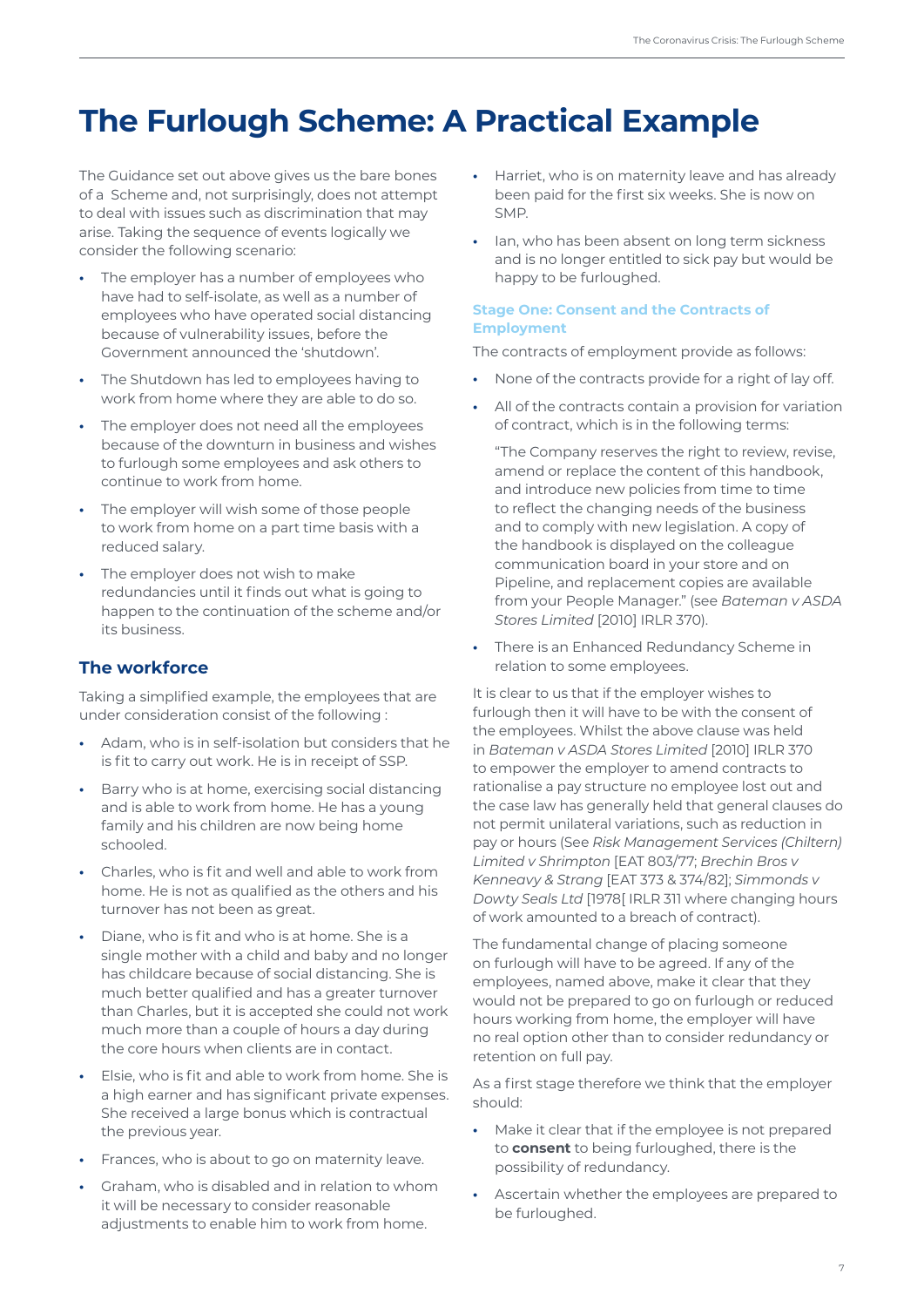In the above example, Elsie may refuse to go onto furlough because she takes the view that she will lose so much salary. On the other hand, the employer may consider she is too expensive, at the present time, and that is why she is not being selected to work from home, but the employer wants to furlough her. It seems that an impasse may be reached, and the employer may decide to consider redundancy.

#### **Second Stage: Selection for Furlough**

At this stage, the employer will be considering who it wishes to continue to work – from home – to meet the needs of the business during the crisis. Assuming the employer wants four employees who can devote the maximum time to the business and work from home in as efficient a manner as possible. It reviews the position of the eight employees and decides on the four that it considers best equipped to carry the business through this difficult time. It seems to us that the following issues then arise:

#### **SSP and Sickness**

Adam is on SSP because he has manifested symptoms. Adam cannot get SSP and be furloughed at the same time. Ian is on long term sick leave and has exhausted his sickness entitlement. He considers himself fit to carry out full time work from home. However, he has a Fit Note which states that he is still not fit for work, and the employer would be entitled to reject his contention. In any event, there seems little benefit in permitting Ian to return to work so that he then goes on to furlough.

#### **Maternity**

In the case of Frances and Harriet, Frances is about to go on maternity leave whilst Harriet has exhausted the first six weeks of her maternity pay and is now on statutory maternity pay. It may of course be the case that the employer pays enhanced maternity pay for a longer period, but it would appear that Harriet will be better off if she comes back and is then furloughed.

Can Frances be furloughed? The entitlement to statutory maternity leave is a matter of right provided that the provisions of the ERA 1996 and the Maternity and Parental Leave Etc Regulations 1999 [SI 1999/3312] (MAPLE) are met. The right to statutory maternity pay exists provided that the conditions in the Social Security Contributions and Benefits Act 1992 and the SMP (General) Regulations 1986 are met. **(see Duggan QC on Contracts of Employment (4th Ed)** at Chapter K for a full exposition of the rules). Section 164(1) of the 1992 Act states that where the conditions are satisfied "she shall be entitled" to SMP. When Frances has her baby she must be given compulsory maternity leave of 2 weeks (s 72 ERA 1996, MAPLE, regulation 8). The employer may decide to offer furlough to Frances in the meantime. However, this is potentially discrimination under section 18 of the Equality Act 2010 and, should Frances refuse, she cannot be subjected to a detriment because of her pregnancy.

Can Harriet come back? Where an employee wishes to come back early from OML the employer may insist on 8 weeks' notice (MAPLE, regulation 8) and the employer can postpone so that this is complied with. There is nothing to stop the employer permitting the employee to return straightway so that Harriet could return and be immediately furloughed. Of course, the employer is more interested in who it is going to select to continue working from home so that the return of Harriet early will not advance matters.

Note that we considered maternity and suspension of pay in the First Bulletin.

#### **Sex Discrimination**

In the case of Diane, whilst she worked from the workplace and had childcare cover, she proved herself to be the highest earning employee and brought in more work than her counterparts. She cannot do so whilst at home, looking after her toddler and baby. The employer may decide that she is the least productive and that she will therefore be furloughed. Diane was earning £150,000 a year. She would be subject to the furlough cap of £2500, or about a fifth of her salary.

Diane may claim indirect discrimination contrary to section 19 of the Equality Act 2020. It would be for the employer to show that the decision to furlough Diane is a proportionate means of achieving a legitimate aim. In light of the nature of this crisis, is that defence likely to succeed?

If Barry and Charles are selected to continue to work there may be a claim for direct discrimination under section 13 on the basis that Diane has been less favourably treated than Barry or Charles. However, the employer would argue that sex had nothing to do with it and it was the fact that Barry and Charles were able to work full time from home. No doubt Diane can point to the fact that Barry has children at home, but if it can be shown that he is still able to work full time, for example because his partner is also at home and is carrying out the schooling, this may be the answer.

#### **Disability Discrimination**

Graham is disabled and is not able to work in a sedentary position for long periods of time without a special chair. Given that the employer knows that Graham is disabled the employer is under a duty to consider reasonable adjustments. For example it may be a reasonable adjustment to have his work chair couriered to his home – this is unlikely to be expensive compared to the cost of purchasing a new chair.

The law relating to disability discrimination, in particular reasonable adjustments, remains fully in place and the employer will need to have this in mind during the selection process. Advice should be taken where the employer has disabled employees before any steps to furlough or in relation to redundancy are implemented.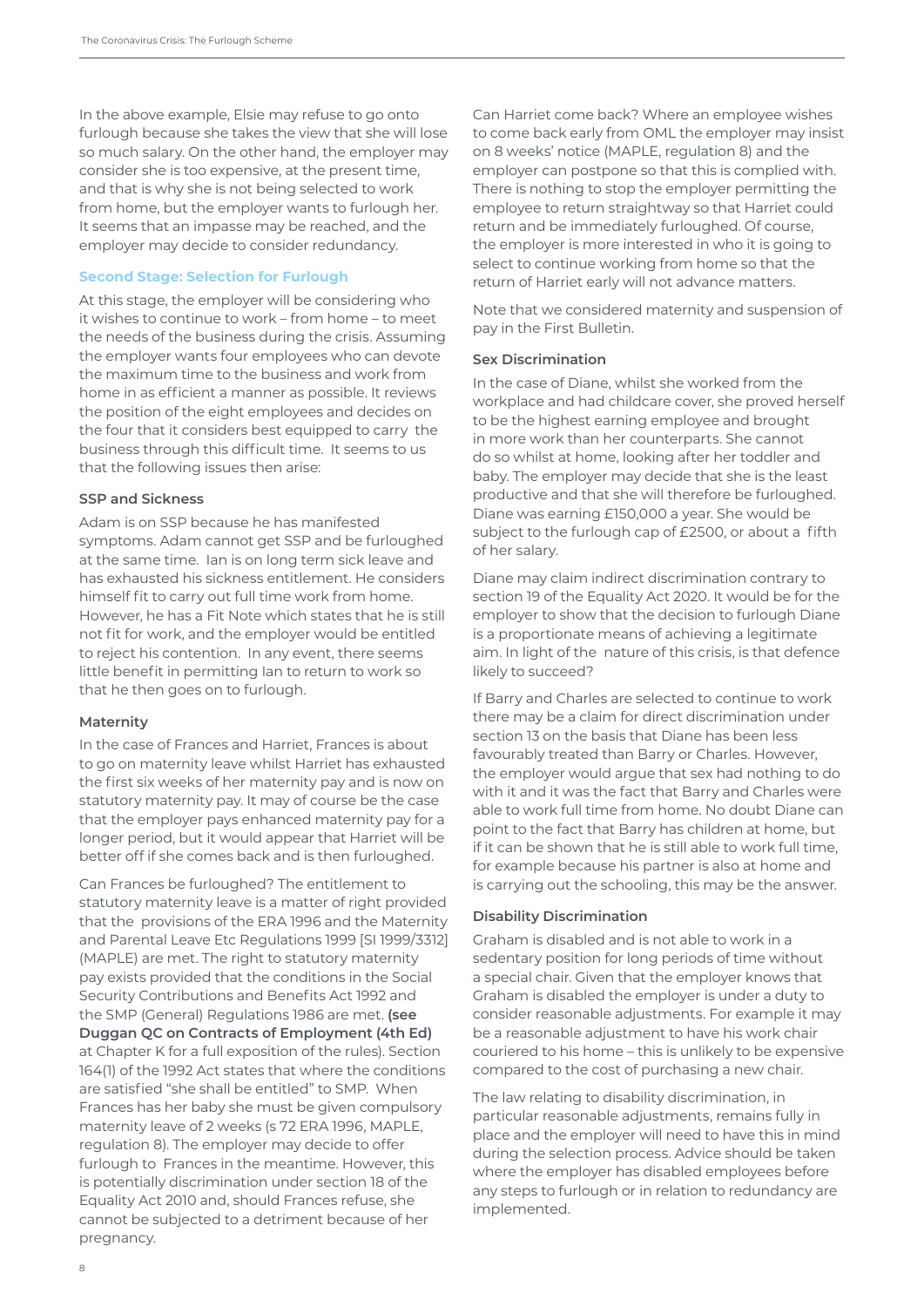## **Age discrimination**

There may also be age discrimination issues where a vulnerable person is social distancing because he or she are over the age of 70 and the employer therefore chooses the individual for redundancy and/ or furlough as opposed to continuing to work. We are of the view that the employer cannot simply adopt a blanket approach but must look at each individual on the facts. If the person is able to work from home this must be taken into account. By the same token the employer should not use the current crisis as a reason to make someone redundant as opposed to furlough them, because of their age. The legislation remains in full force.

## **Comment**

The above are simple examples of issues that may arise where the employer wants to keep some employees working from home and furlough some. The employees may not wish to be furloughed because they will lose salary overall. However, that is likely to be better than the alternative of redundancy.

The other side of the coin is where the employer is deciding who to make redundant and who to furlough. We suggest that, at this stage, the employer will be following a more traditional redundancy selection process. The employees may now wish to be furloughed so that they are retained in the business rather than dismissed. See further below.

## **Homeworking**

In our first Bulletin we made the point that the relevant statutory provisions still apply (and this is acknowledged by the Guidance) so that employers must have in mind matters of health and safety, a safe working environment etc.

On the other hand, the employer will want to ensure that the employee is properly carrying out his or her duties from home.

A draft checklist and policy is contained in **Duggan QC on Contracts of Employment** at **chapter 5.7.** and the various issues raised by home working are considered in detail.

## **Section 195, Trade Union and Labour Relations (Consolidation) Act 1992**

The employer may seek to apply other alternatives, such as part time working, shorter days or reduced pay. Unless there is express contractual provision these approaches cannot be imposed unilaterally as that will amount to a breach of contract if the employee does not accept a change which the employer insists upon.

If the employer decides to dismiss and offer new terms and conditions, then it must be borne in mind that the collective consultation provisions of TULR(C)A 1002 will apply.

## **Collective consultation**

We dealt with collective consultation in the first Bulletin. We have since been asked on a number of occasions about the 'special circumstances' defence.

To recap, by section 188 of TULR(C)A 1992 where an employer is proposing to dismiss as redundant 20 or more employees at one establishment within a period of 90 days or less, the employer shall consult about the dismissals all the persons who are appropriate representatives of any of the employees who may be affected by the proposed dismissals or may be affected by measures taken in connection with those dismissals, in good time and in any event

- **•** where the employer is proposing to dismiss 100 or more employees as mentioned in subsection (1), at least [45] days, and
- **•** otherwise, at least 30 days,

before the first of the dismissals takes effect.

The consultation shall include consultation about ways of—

- **•** avoiding the dismissals,
- **•** reducing the numbers of employees to be dismissed, and
- **•** mitigating the consequences of the dismissals,

and shall be undertaken by the employer with a view to reaching agreement with the appropriate representatives.

In determining how many employees an employer is proposing to dismiss as redundant no account shall be taken of employees in respect of whose proposed dismissals consultation has already begun.

For the purposes of the consultation the employer shall disclose in writing to the appropriate representatives—

- **•** the reasons for his proposals,
- **•** the numbers and descriptions of employees who it is proposed to dismiss as redundant,
- **•** the total number of employees of any such description employed by the employer at the establishment in question,
- **•** the proposed method of selecting the employees who may be dismissed,
- **•** the proposed method of carrying out the dismissals, with due regard to any agreed procedure
- **•** including the period over which the dismissals are to take effect,
- **•** the proposed method of calculating the amount of any redundancy payments to be made (otherwise than in compliance with an obligation imposed by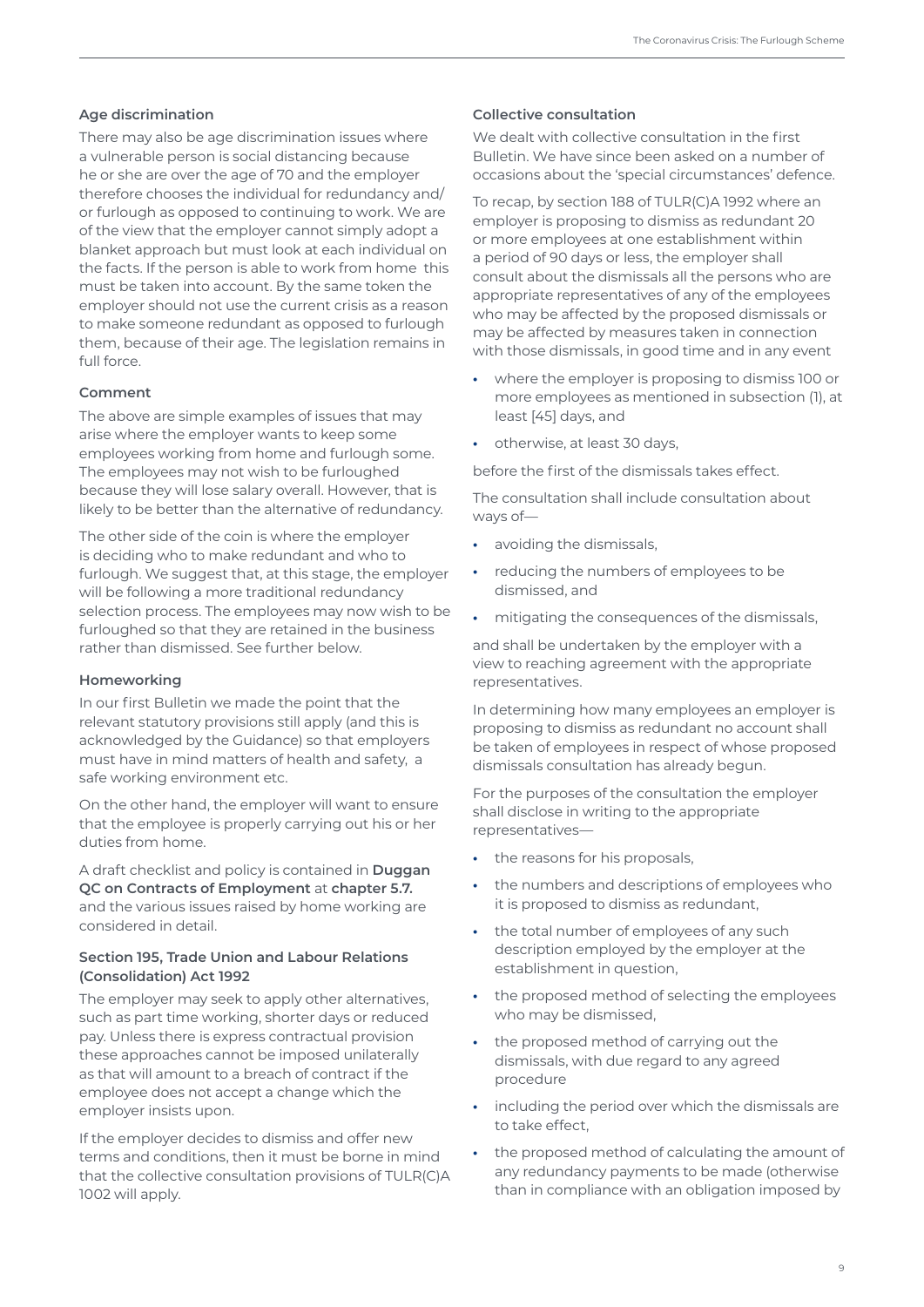or by virtue of any enactment) to employees who may be dismissed,

- **•** the number of agency workers working temporarily for and under the supervision and direction of the employer,
- **•** the parts of the employer's undertaking in which those agency workers are working, and
- **•** the type of work those agency workers are carrying out.

That information shall be given to each of the appropriate representatives by being delivered to them, or sent by post to an address notified by them to the employer, or (in the case of representatives of a trade union) sent by post to the union at the address of its head or main office.

The employer shall allow the appropriate representatives access to the affected employees and shall afford to those representatives such accommodation and other facilities as may be appropriate.

## **We question the fitness of purpose of these provisions for the current crisis. Employees will need to be elected as representatives and to discuss the position with the workforce. This is going to be very difficult where the workforce is on lockdown at home and there is a very large workforce.**

Can the special circumstances defence apply? Section 188(7) states that "If in any case there are special circumstances which render it not reasonably practicable for the employer to comply with a requirement of subsection [(1A), (2) or (4)], the employer shall take all such steps towards compliance with that requirement as are reasonably practicable in those circumstances."

We dealt with the problems in our first Bulletin. The reader is also referred to *Shanahan Engineering Ltd v UNITE* UKEAT/0411/09, [2010] All ER (D) 108 (Mar), in which one of the authors was involved. The employer in this case was a sub-contractor working on two plants. When it was told by the main contractor that work was to stop on one plant so that the work was to be done sequentially and that the workforce was to be off site that day, it made some 50 of the workforce redundant out of 145 craft employees. A procedure agreed with the Union was followed but the dismissals were a fait accompli. The Employment Tribunal stated:

"The fact that a sudden situation arises may or may not, depending on its circumstances, amount to special circumstances relieving the employer of the duty to consult, either entirely or in part. We are satisfied that the Respondents were faced with this sudden situation. Why it may have been that Alstom chose to drop this bombshell quite as quickly and suddenly as it did is a matter upon which we can only speculate, since we have had no evidence from them, but we are satisfied that in those circumstances, it was sufficient to relieve the Respondent from the obligation to consent to start consultation at least 30 days before the dismissals took effect."

The Tribunal held that it was "not satisfied, however, that it relieved the Respondent in any other respect from the obligation to consult. Quite plainly the situation of 50 or so employees for whom there was no work is not something an employer could countenance for very long. We are not blind to the economic realities of life, but on the other hand we have no evidence before us that the Respondent's financial position was such that it had to dispense with the services of these individuals quite as quickly as it did. We see no reason why it would not have been open to the Respondents to have carried out some consultation with the appropriate representatives so as to comply with the other requirements of s 188. Although the ordinary requirement would be that the consultation should start at least 30 days beforehand, there is no requirement that it should last for 30 days. Consultation may be quite adequately completed within a matter of only a few days, depending on the circumstances and we see no reason why in this situation, this Respondent could not have consulted with the Union representatives commencing on 1 May and continuing perhaps only for a very few days thereafter, taking account of the fact that there was Bank Holiday. In the event the Respondent was accepting liability to pay a week's wages in lieu of notice. We have no evidence to suggest that would have placed them in any great difficulty if that period has been extended, perhaps by no more than two or three days, whilst consultation took place. There was an agreed selection procedure in place, and we do not think that the consultation process would have taken very long. . . certainly no more than a few days."

In the EAT, HHJ Richardson stated that "In this case, while there was a complete failure to consult, there was material in the tribunal's own findings which would justify a lesser protected period. There were, as the tribunal found, special circumstances lying behind that failure – namely, the sudden and unexpected direction by Alstom to cease work on one of two generators and to reduce resources on the site. That, to our mind, is at least potentially a mitigating circumstance of considerable power and importance. In an ordinary case of complete failure to consult there will not be a special circumstance brought about by an outside agency."

#### However:

"However, when assessing the seriousness of a default, it is relevant both to consider the culpability of the employer and the harm or potential for harm of the default. The tribunal should take into account all the circumstances and make such award as is just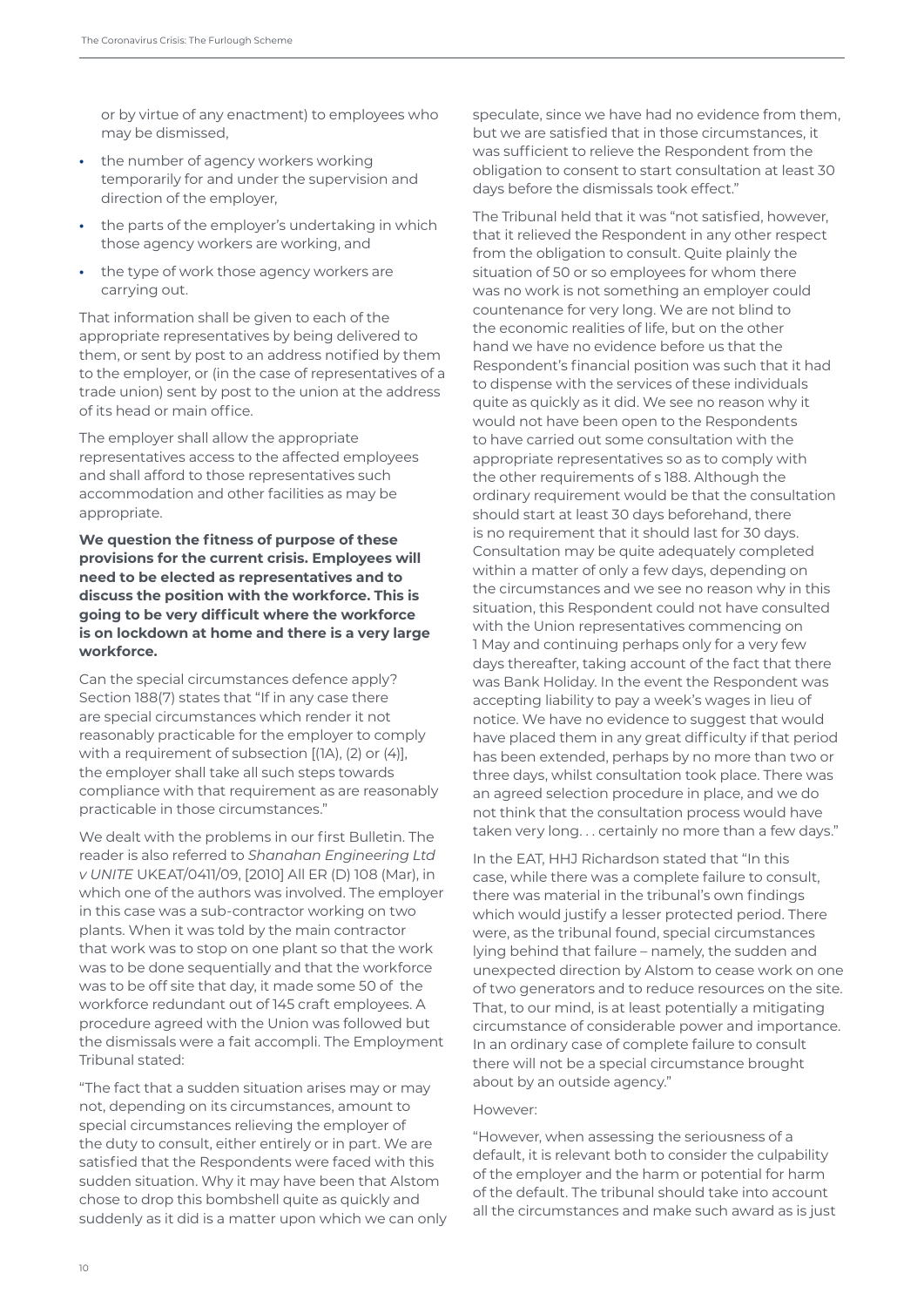<span id="page-12-0"></span>and equitable. It is relevant that no consultation took place at all. It is also relevant (for example) that the consultation could in any event have taken place over a short period by reason of the special circumstances of this case; and that there was already an agreed redundancy selection procedure which the employer operated. Taking into account such factors does not, we emphasise, mean that the award should be tailored to the length of time consultation would have taken. It should not. But the tribunal in assessing the seriousness of the default should take into account all the circumstances in order to reach a rounded judgment as to what is just and equitable."

The case was remitted to the Tribunal, which reduced the protective award from 90 days to 30 days. It can thus be seen that **there is a serious risk of an award even if there are special circumstances if there is no consultation.** 

## **Advice should be taken about this aspect of the process before there are collective dismissals.**

## **Redundancy, furlough or working from home: who to select**

We considered the issue of frustration, collective consultation and special circumstances in the first bulletin and reference should be made to this.

The employer may decide that it has to select some employees for redundancy, some for furlough and others to work from home to pull the business through. Those who are asked to continue to work may object if their terms and conditions are changed to their detriment and they are worse off than if they had been furloughed.

So far as a redundancy process is concerned, we envisage that this will have to be a process with proper selection criteria and meaningful consultation. We have been asked whether a refusal to co-operate with any notion as to furlough may be taken into account. Provided that the employee is made aware

# **The Self Employed**

Whilst the Government announced the 'Furlough' package for employers and employees, considerable concern has been expressed about the impact of staying at home on the self-employed. To this end the House of Commons, Public Bill Committee had proposed an amendment to the Coronavirus Bill "Statutory Self-Employment Pay" which provided that there must be regulations to cover freelancers and the self-employed, who will receive guaranteed earnings of 80% of their monthly net earnings averaged over the previous three years, or up to £2917 a month, whichever is the lower.

The Government has now produced a Scheme for the self-employed.

of this, we consider, in this altered climate, that it may be a legitimate matter to take into account provided that the employee has been warned that this may be so. Whilst refusal to co-operate may be dangerously close to subjective criteria, in *Graham v ABF LTD*  [1986] IRLR 90 the employer's criteria of "quality of work, efficiency in carrying it out and the attitude of the persons evaluated to their work" passed the reasonableness test. The employee had displayed hostility to new tasks.

We also think it needs to be borne in mind that this crisis is hopefully not long term so that an inability to do the job from home should be weighed against the value of the employee to the business before the crisis loomed.

At the end of the day, the business needs will dictate who is to be retained and who is to be made redundant.

We would point out that where the employer is choosing who to make redundant and who to furlough, it is effectively looking to a time when the crisis has passed and employees return to work (since the furloughed employees will not be working anyway during the crisis but the employer has in mind that they will return to the business).

We therefore do consider that rigorous selection criteria and procedures should be followed, in such circumstances, which are in reality no different from those where the employer is selecting as between persons it wants to retain to continue to work and those that are redundant.

Advice should be taken about how to proceed. It has become apparent that many employers are simply asking employees to work from home without thinking through the issues and we suggest that a structured approach should be taken as set out above.

**The essential points are that:**

- **• You must be trading when you apply and intend to continue to trade, which is totally different from employees, who must not work.**
- **• If your trading profits are more than £50,000 you cannot claim.**
- **• The grant will be based on the last three years of profits.**

## **The self employed**

On Thursday 26th March 2020, the Chancellor announced the nature of the help that would be given to the self-employed. We set out the nature of the Scheme below in blue.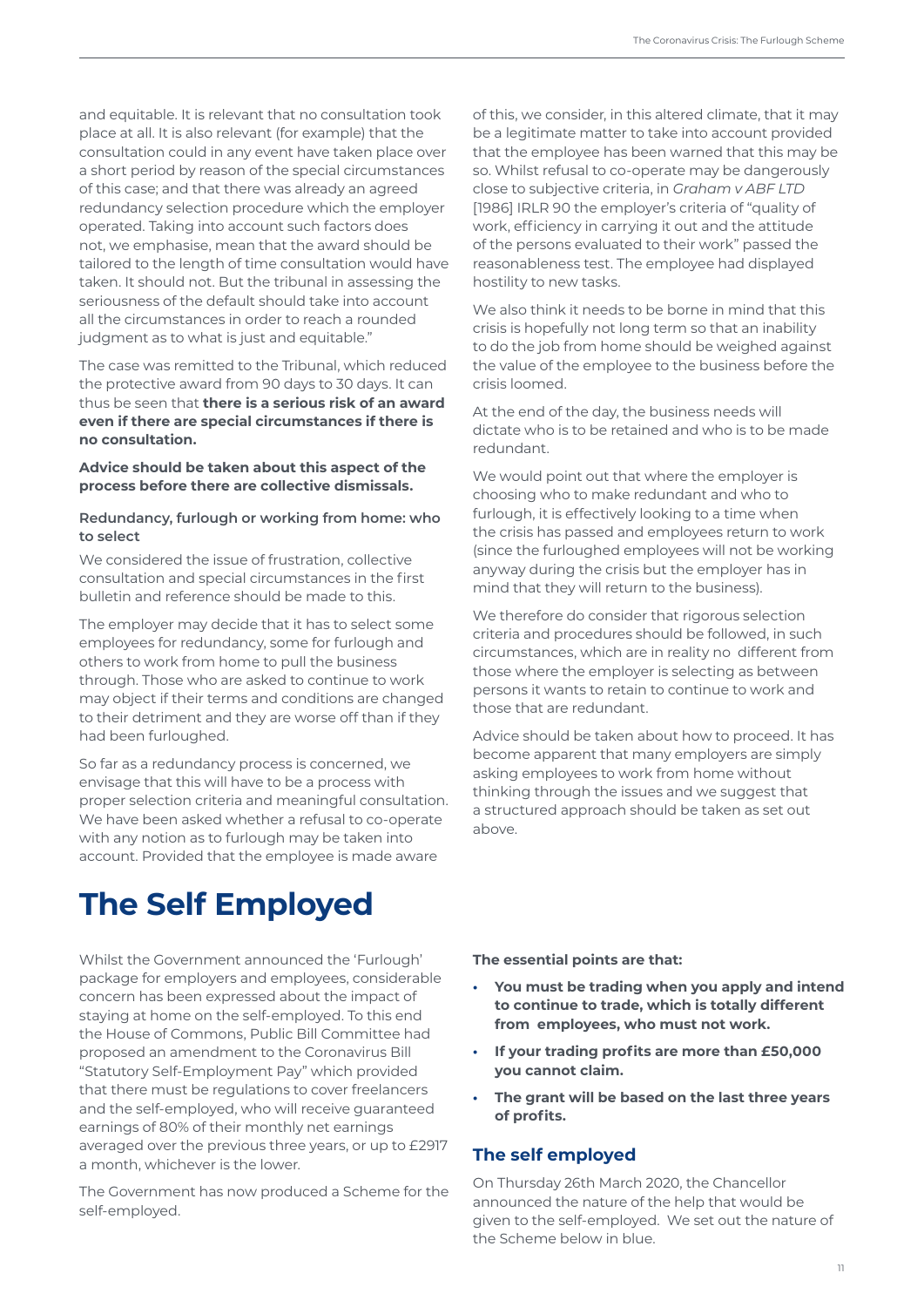#### **Guidance**

## **Claim a grant through the coronavirus (COVID-19) Self-employment Income Support Scheme**

Use this scheme if you're self-employed or a member of a partnership and have lost income due to coronavirus.

Published 26 March 2020

From:

[HM Revenue & Customs](https://www.gov.uk/government/organisations/hm-revenue-customs) 

## **Contents**

- 1. [Who can apply](https://www.gov.uk/guidance/claim-a-grant-through-the-coronavirus-covid-19-self-employment-income-support-scheme#who-can-apply)
- 2. [How much you'll get](https://www.gov.uk/guidance/claim-a-grant-through-the-coronavirus-covid-19-self-employment-income-support-scheme#how-much-youll-get)
- 3. [How to apply](https://www.gov.uk/guidance/claim-a-grant-through-the-coronavirus-covid-19-self-employment-income-support-scheme#how-to-apply)
- 4. [After you've applied](https://www.gov.uk/guidance/claim-a-grant-through-the-coronavirus-covid-19-self-employment-income-support-scheme#after-youve-applied)
- 5. [Other help you can get](https://www.gov.uk/guidance/claim-a-grant-through-the-coronavirus-covid-19-self-employment-income-support-scheme#other-help-you-can-get)

This scheme will allow you to claim a taxable grant worth 80% of your trading profits up to a maximum of £2,500 per month for the next 3 months. This may be extended if needed.

## **Who can apply**

You can apply if you're a self-employed individual or a member of a partnership and you:

- **•** have submitted your Income Tax Self Assessment tax return for the tax year 2018-19
- **•** traded in the tax year 2019-20
- **•** are trading when you apply, or would be except for COVID-19
- **•** intend to continue to trade in the tax year 2020-21
- **•** have lost trading/partnership trading profits due to COVID-19

Your self-employed trading profits must also be less than £50,000 and more than half of your income come from self-employment. This is determined by at least one of the following conditions being true:

- **•** having trading profits/partnership trading profits in 2018-19 of less than £50,000 and these profits constitute more than half of your total taxable income
- **•** having average trading profits in 2016-17, 2017-18, and 2018-19 of less than £50,000 and these profits constitute more than half of your average taxable income in the same period

If you started trading between 2016-19, HMRC will only use those years for which you filed a Self-Assessment tax return.

If you have not submitted your Income Tax Self-Assessment tax return for the tax year 2018-19, you must do this by 23 April 2020.

HMRC will use data on 2018-19 returns already submitted to identify those eligible and will risk assess any late returns filed before the 23 April 2020 deadline in the usual way.

## **How much you'll get**

You'll get a taxable grant which will be 80% of the average profits from the tax years (where applicable):

- **•** 2016 to 2017
- **•** 2017 to 2018
- **•** 2018 to 2019

To work out the average HMRC will add together the total trading profit for the 3 tax years (where applicable) then divide by 3 (where applicable) and use this to calculate a monthly amount.

It will be up to a maximum of £2,500 per month for 3 months.

We'll pay the grant directly into your bank account, in one instalment.

## **How to apply**

You cannot apply for this scheme yet.

HMRC will contact you if you are eligible for the scheme and invite you to apply online.

Individuals do not need to contact HMRC now and doing so will only delay the urgent work being undertaken to introduce the scheme.

You will access this scheme only through GOV.UK. If someone texts, calls or emails claiming to be from HMRC, saying that you can claim financial help or are owed a tax refund, and asks you to click on a link or to give information such as your name, credit card or bank details, it is a scam.

## **After you've applied**

Once HMRC has received your claim and you are eligible for the grant, we will contact you to tell you how much you will get and the payment details.

If you claim tax credits you'll need to include the grant in your claim as income.

## **Other help you can get**

The government is also providing the following additional help for the self-employed:

- **•** [deferral of Self Assessment income tax payments](https://www.gov.uk/government/publications/guidance-to-employers-and-businesses-about-covid-19/covid-19-support-for-businesses#support-for-businesses-through-deferring-vat-and-income-tax-payments)  [due in July 2020 and VAT payments due from 20](https://www.gov.uk/government/publications/guidance-to-employers-and-businesses-about-covid-19/covid-19-support-for-businesses#support-for-businesses-through-deferring-vat-and-income-tax-payments)  [March 2020 until 30 June 2020](https://www.gov.uk/government/publications/guidance-to-employers-and-businesses-about-covid-19/covid-19-support-for-businesses#support-for-businesses-through-deferring-vat-and-income-tax-payments)
- **•** [grants for businesses that pay little or no business](https://www.gov.uk/government/publications/guidance-to-employers-and-businesses-about-covid-19/covid-19-support-for-businesses#support-for-businesses-that-pay-little-or-no-business-rates) [rates](https://www.gov.uk/government/publications/guidance-to-employers-and-businesses-about-covid-19/covid-19-support-for-businesses#support-for-businesses-that-pay-little-or-no-business-rates)
- **•** increased amounts of [Universal Credit](https://www.gov.uk/universal-credit)
- **•** [Business Interruption Loan Scheme](https://www.gov.uk/government/publications/guidance-to-employers-and-businesses-about-covid-19/covid-19-support-for-businesses#support-for-businesses-through-the-coronavirus-business-interruption-loan-scheme)

If you're a director of your own company and paid through PAYE you may be able to get support using the [Job Retention Scheme](https://www.gov.uk/guidance/check-if-you-could-be-covered-by-the-coronavirus-job-retention-scheme).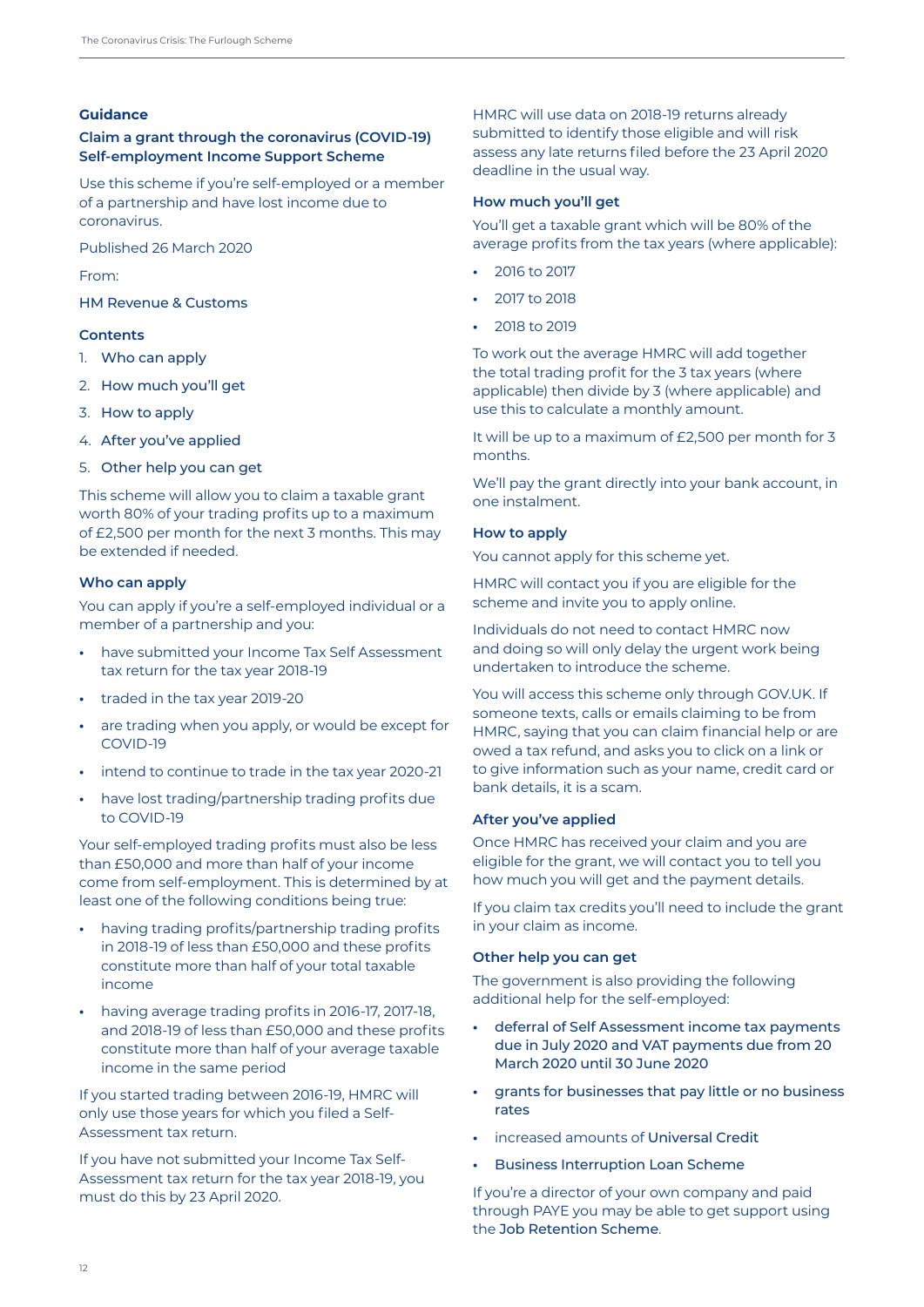## **We will update this Bulletin with new editions to keep up to date with developments.**

## **MICHAEL DUGGAN QC**

MDQC Employment, Commercial & Business Protection michael@dugganqc.com 07957365302

Michael is the author of Duggan QC on Contracts of Employment (4th Edition) obtainable at [www.](http://www.dugganpress.com) [dugganpress.com](http://www.dugganpress.com). He is regularly instructed by HFW on employment matters.

#### **NEIL ADAMS**

HFW, Friary Court 65 Crutched Friars London EC3N 2AE United Kingdom

neil.adams@hfw.com

Neil is a partner at HFW and Head of the Employment Team. He can provide advice and assistance in relation to any of the above matters.